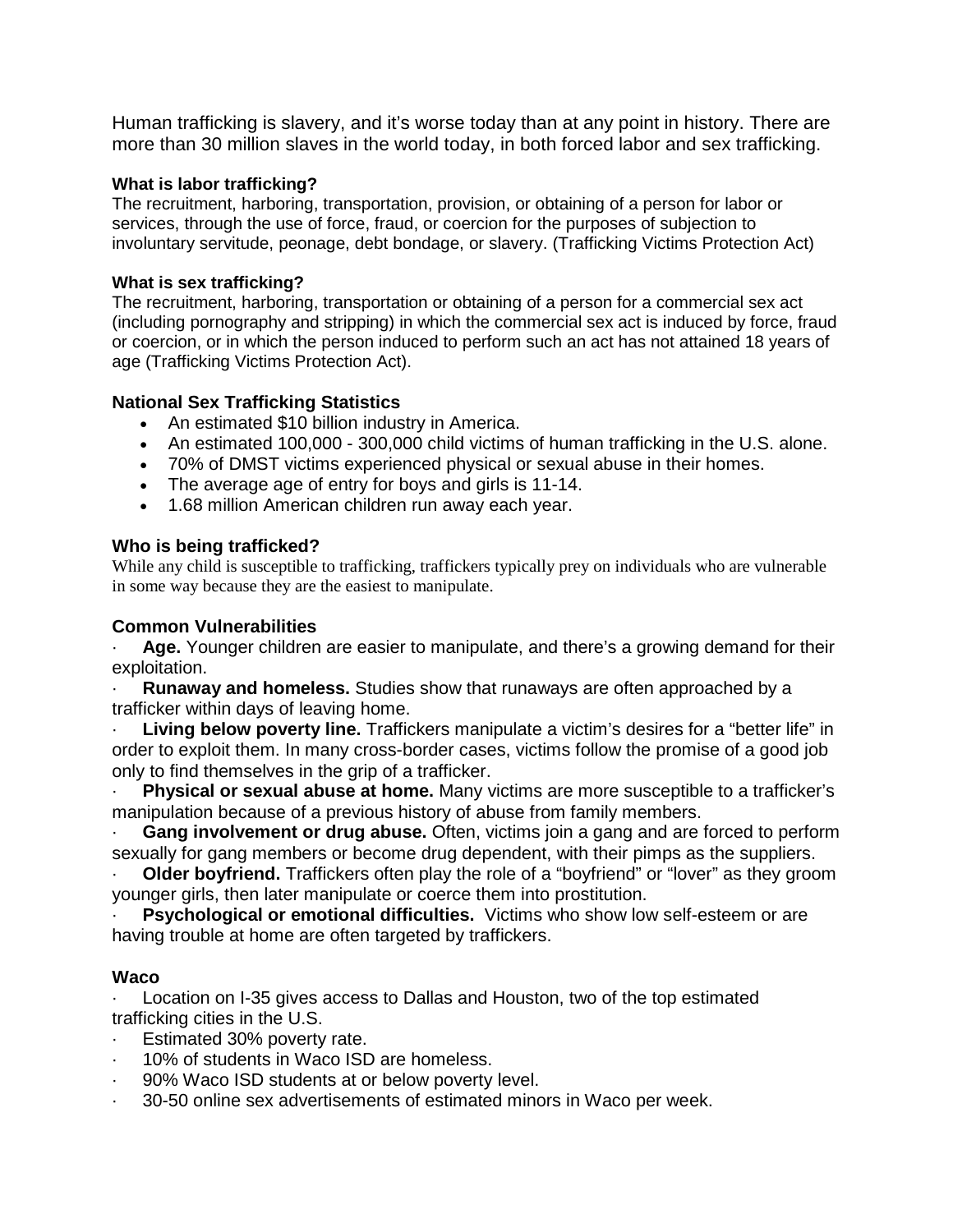(Sources: Global Slavery Index, National Center for Missing and Exploited Children, U.S. Dept. of State, Shared Hope International, U.S. Census Bureau, Waco ISD)

#### **Recognizing the Signs**

*From the National Human Trafficking Resource Center*

#### **Common Work and Living Conditions:**

- Not free to leave or come and go as he/she wishes
- Is in the commercial sex industry and has a pimp / manager
- Is in the commercial sex industry and is under 18 years old
- Is unpaid or paid very little for his/her work
- Owes a large, increasing debt he/she is unable to pay
- Was recruited through false promises concerning the nature and conditions of his/her work
- High security measures exist in the work and/or living locations (e.g. opaque windows, boarded up windows, bars on windows, barbed wire, security cameras, etc.)
- Is fearful, anxious, depressed, submissive, tense, or nervous/paranoid
- Exhibits unusually fearful or anxious behavior after bringing up law enforcement
- Avoids eye contact

#### **Poor Physical Health:**

- Lacks medical care and/or is denied medical services by employer
- Appears malnourished or shows signs of repeated exposure to harmful chemicals
- Shows signs of physical and/or sexual abuse, physical restraint, confinement, or torture

#### **Lack of Control:**

- Has few or no personal possessions
- Is not in control of his/her own money, no financial records, or bank account
- Is not in control of his/her own identification documents (ID or passport)
- Is not allowed or able to speak for themselves (a third party may insist on being present and/or translating)

#### **Other:**

- Claims of just visiting and inability to clarify where he/she is staying/address
- Lack of knowledge of whereabouts and/or of what city he/she is in
- Loss of sense of time
- Has numerous inconsistencies in his/her story

*Note: According to federal law, any minor under the age of 18 engaging in commercial sex is a victim of sex trafficking, regardless of the presence of force, fraud, or coercion.*

# **Reporting Human Trafficking**

**The National Human Trafficking Resource Center:** 1-888-373-7888 **To report suspected human trafficking or to be connected to local resources, contact the NHTRC.**